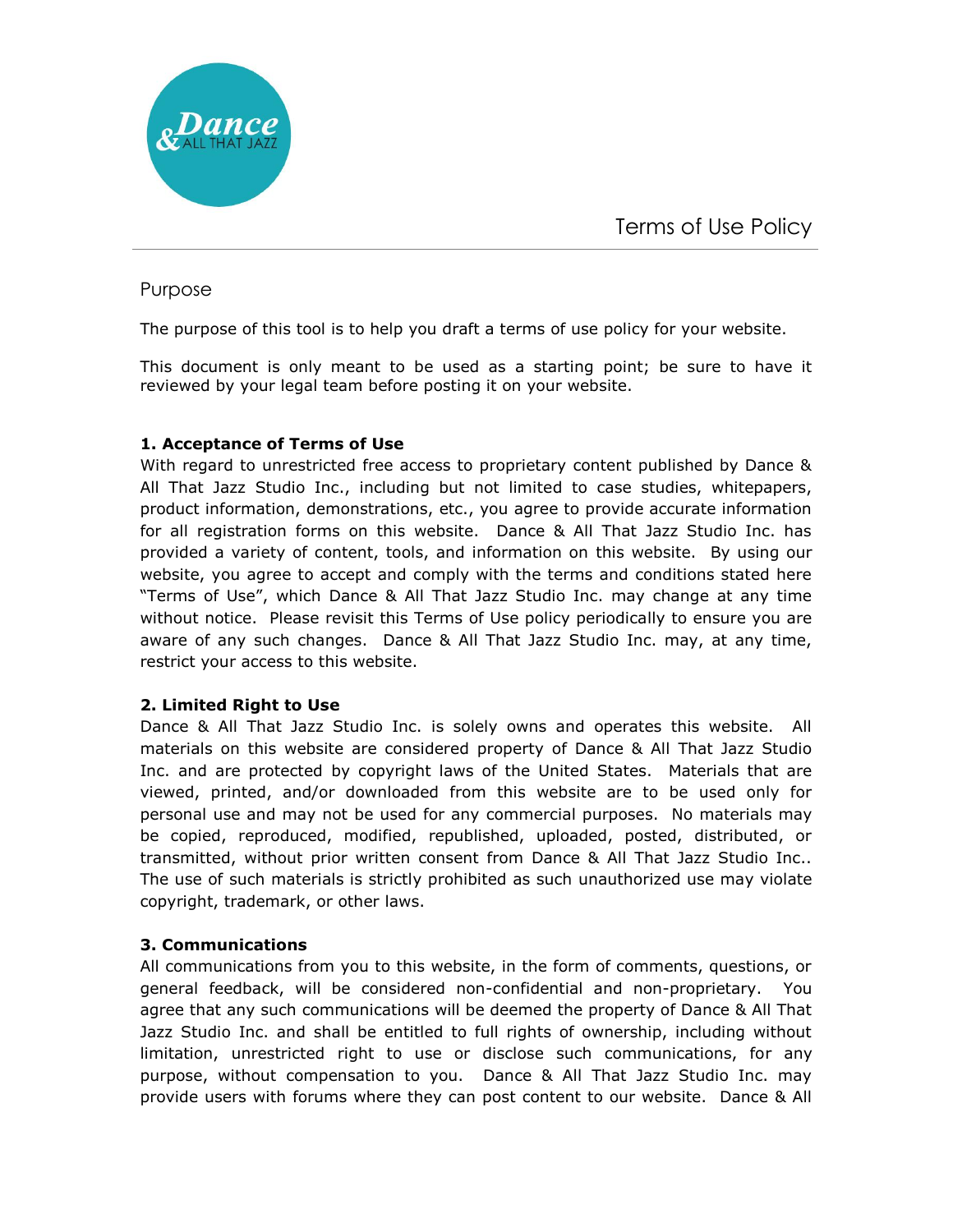

That Jazz Studio Inc. does not necessarily endorse, support, or agree with content posted by external users. You agree not to post any unlawful, abusive, offensive, sexually oriented, obscene, defamatory, harassing, profane, or otherwise indecent information of any kind, including without limitation any communications that would constitute a criminal offense, give rise to civil liability, or violate local, state, national, or international law, or infringe upon another organization's copyright or trademark. You agree that you are solely responsible for the content of your communications and their legality under all laws.

### **4. Access to Password-Protected or Secured Areas**

Access to and use of password-protected or secured areas of this Web site is restricted to authorized users only. You will be asked to provide accurate and current information on all registration forms on this Web site. If you use this site, you are responsible for maintaining the confidentiality of your account and password and for restricting access to your computer, and you agree to accept responsibility for all activities that occur under your account. You will not misuse or share your username or password, misrepresent your identity or your affiliation with an entity, impersonate any person or entity, or misstate the origin of any materials you are exposed to through this Web site. If you violate your obligations under this section, you may be subject to prosecution.

#### **5. Monitoring**

Although Dance & All That Jazz Studio Inc. is not obligated to do so, it will have the right to review your communications on this Web site to determine whether you comply with our Terms of Use. Dance & All That Jazz Studio Inc. will not have any liability or responsibility for the content of any communications you post to this website, or for any errors or violations of any laws or regulations by you. Dance & All That Jazz Studio Inc. will comply with any court order in disclosing the identity of any person posting communications on this website. It is advisable that you review our Privacy Policy before posting any such communications. Please note that when you conduct transactions with other companies providing content via this web site, you will also be subject to their privacy policies.

#### **6. Trademarks**

The trademarks, service marks, and logos of Dance & All That Jazz Studio Inc. and others used in this website ("Trademarks") are the property of Dance & All That Jazz Studio Inc. and their respective owners. You have no right to use any such Trademarks, and nothing contained in this website or the Terms of Use grants any right to use any Trademarks without the prior written consent of Dance & All That Jazz Studio Inc. or the respective owner.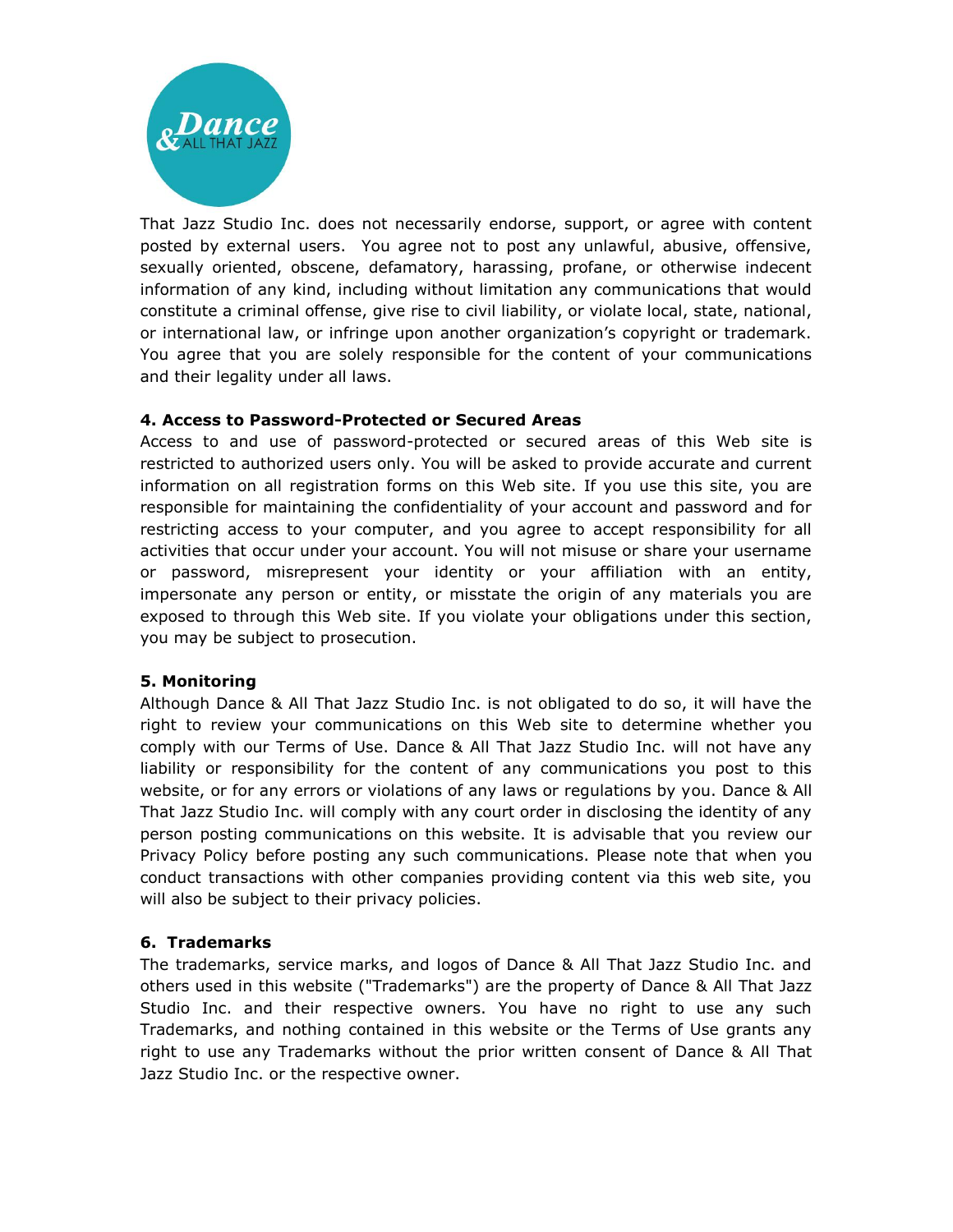

### **7. Indemnity**

You agree to indemnify, defend, and hold Dance & All That Jazz Studio Inc. harmless from and against any and all third-party claims, liabilities, damages, losses, or expenses arising out of, based on, or in connection with your access and use of this website.

# **8. Limitation of Liability**

In no circumstance shall Dance & All That Jazz Studio Inc. or its suppliers, partners, or affiliates, be liable for any direct, indirect, incidental, or consequential damages including, without limitation, lost revenues, costs of replacement goods, loss or damage to data arising out of the use or inability to use this website, damages resulting from the use of the information or materials presented on this website, whether based on warranty, contract, tort, or any other legal theory even if Dance & All That Jazz Studio Inc. or its suppliers, partners, or affiliates, have been advised of the possibility of such damages.

### **9. Disclaimer**

The website is provided by Dance & All That Jazz Studio Inc. on an "as available" basis. Dance & All That Jazz Studio Inc. makes no warranties of any kind, express or implied, as to the operation of this website, or the information, content, materials, or products included on this site. You agree that your use of this website is at your sole risk. You should not assume that the materials on this website are continuously updated or contains current information. Dance & All That Jazz Studio Inc. is not responsible for providing content or materials that have been expired or removed. To the full extent permissible by applicable law, Dance & All That Jazz Studio Inc. warranties of merchantability and fitness for a particular purpose. Dance & All That Jazz Studio Inc. does not warrant that this site, servers, or email sent from this domain are free of viruses or other harmful components. Dance & All That Jazz Studio Inc. will not be liable for any damages of any kind arising from the use of this site, including, but not limited to, direct, indirect, incidental, or consequential damages.

### **10. Applicable Laws**

All matters relating to your access and use of this website shall be governed by the federal laws of the United States and the laws of the State of Illinois. Any action relating to your use and access of this website shall be brought exclusively in the federal and state courts located in Illinois and you expressly agree to be subject to the jurisdiction and venue of such courts.

### **11. General**